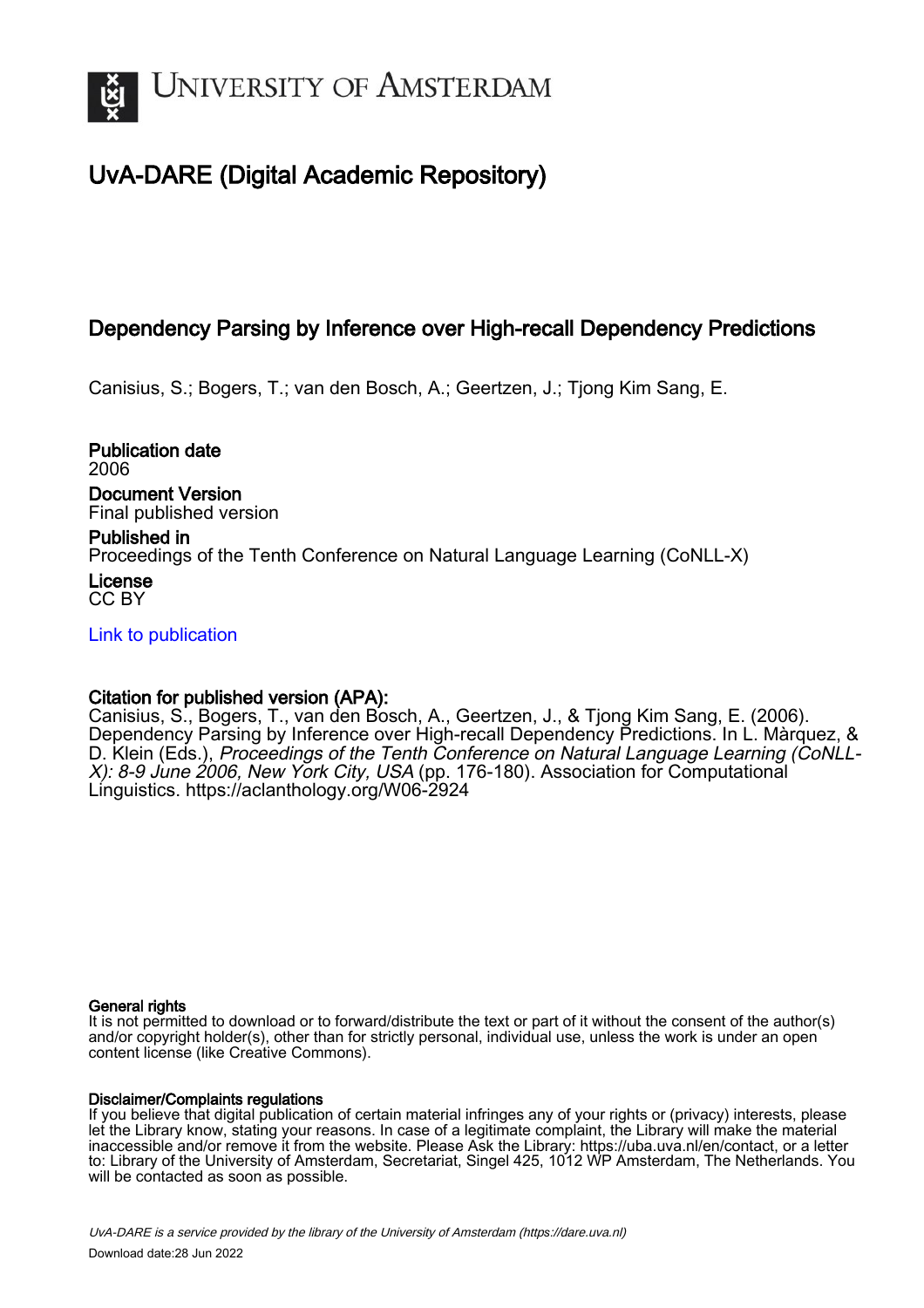## Dependency Parsing by Inference over High-recall Dependency Predictions

Sander Canisius, Toine Bogers, Antal van den Bosch, Jeroen Geertzen ILK / Computational Linguistics and AI Tilburg University, P.O. Box 90153, NL-5000 LE Tilburg, The Netherlands {S.V.M.Canisius,A.M.Bogers, Antal.vdnBosch,J.Geertzen}@uvt.nl

1 Introduction

As more and more syntactically-annotated corpora become available for a wide variety of languages, machine learning approaches to parsing gain interest as a means of developing parsers without having to repeat some of the labor-intensive and languagespecific activities required for traditional parser development, such as manual grammar engineering, for each new language. The CoNLL-X shared task on multi-lingual dependency parsing (Buchholz et al., 2006) aims to evaluate and advance the state-ofthe-art in machine learning-based dependency parsing by providing a standard benchmark set comprising thirteen languages<sup>1</sup>. In this paper, we describe two different machine learning approaches to the CoNLL-X shared task.

Before introducing the two learning-based approaches, we first describe a number of baselines, which provide simple reference scores giving some sense of the difficulty of each language. Next, we present two machine learning systems: 1) an approach that directly predicts all dependency relations in a single run over the input sentence, and 2) a cascade of phrase recognizers. The first approach has been found to perform best and was selected for submission to the competition. We conclude this paper with a detailed error analysis of its output for two of the thirteen languages, Dutch and Spanish.

Erik Tjong Kim Sang Informatics Institute University of Amsterdam, Kruislaan 403 NL-1098 SJ Amsterdam, The Netherlands erikt@science.uva.nl

## 2 Baseline approaches

Given the diverse range of languages involved in the shared task, each having different characteristics probably requiring different parsing strategies, we developed four different baseline approaches for assigning labeled dependency structures to sentences. All of the baselines produce strictly projective structures. While the simple rules implementing these baselines are insufficient for achieving state-of-theart performance, they do serve a useful role in giving a sense of the difficulty of each of the thirteen languages. The heuristics for constructing the trees and labeling the relations used by each of the four baselines are described below.

Binary right-branching trees The first baseline produces right-branching binary trees. The first token in the sentence is marked as the top node with HEAD 0 and DEPREL ROOT. For the rest of the tree, token  $n - 1$  serves as the HEAD of token n. Figure 1 shows an example of the kind of tree this baseline produces.

Binary left-branching trees The binary leftbranching baseline mirrors the previous baseline. The penultimate token in the sentence is marked as the top node with HEAD 0 and DEPREL ROOT since punctuation tokens can never serve as  $ROOT<sup>2</sup>$ . For the rest of the tree, the HEAD of token  $n$  is token  $n+1$ . Figure 2 shows an example of a tree produced by this baseline.

<sup>&</sup>lt;sup>1</sup>The data sets were extracted from various existing treebanks (Hajič et al., 2004; Simov et al., 2005; Simov and Osenova, 2003; Chen et al., 2003; Böhmová et al., 2003; Kromann, 2003; van der Beek et al., 2002; Brants et al., 2002; Kawata and Bartels, 2000; Afonso et al., 2002; Džeroski et al., 2006; Civit Torruella and Martí Antonín, 2002; Nilsson et al., 2005; Oflazer et al., 2003; Atalay et al., 2003)

 $2$ We simply assume the final token in the sentence to be punctuation.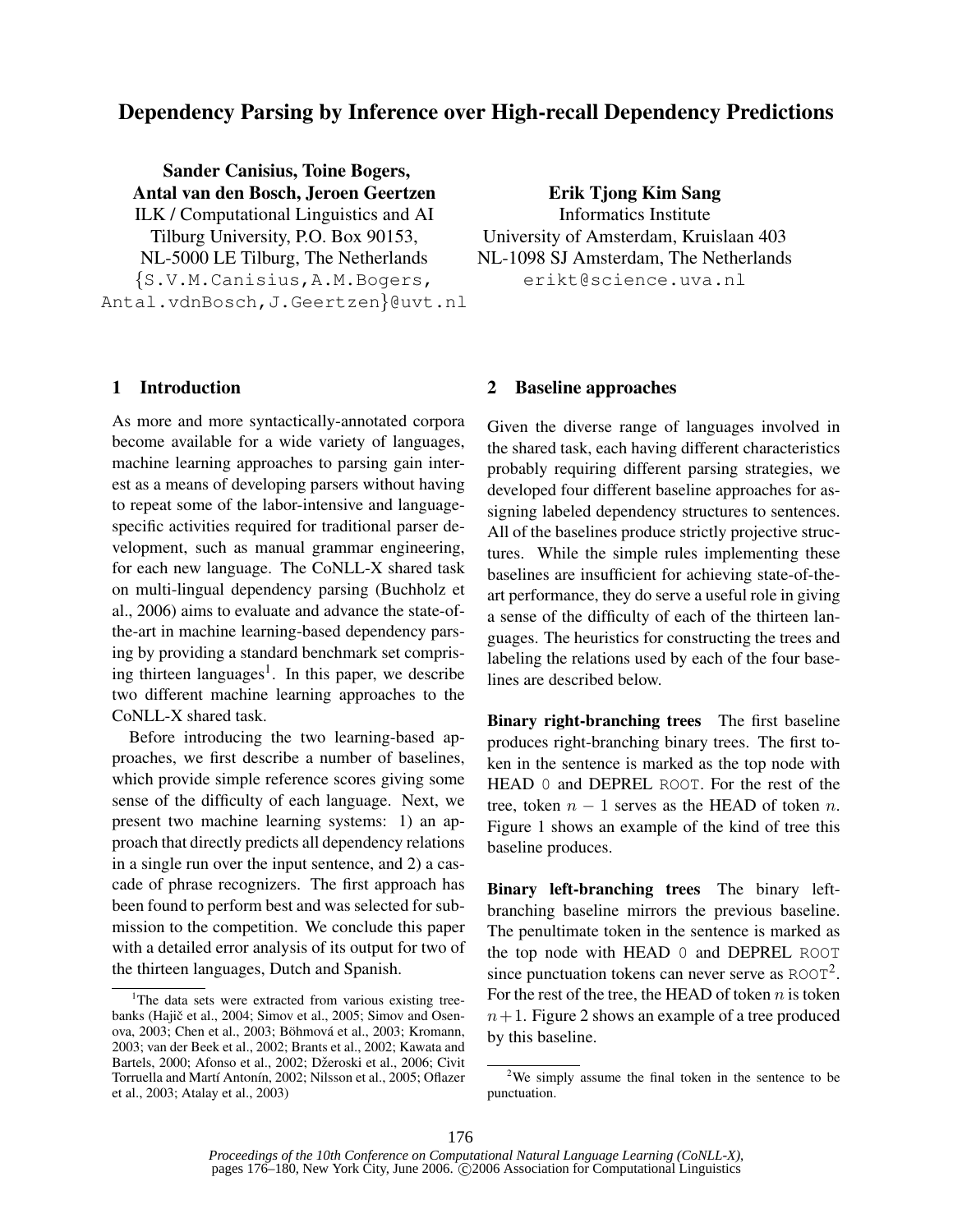Inward-branching trees In this approach, the first identified verb<sup>3</sup> is marked as the ROOT node. The part of the sentence to the left of the ROOT is left-branching, the part to the right of the ROOT is right-branching. Figure 3 shows an example of a tree produced by this third baseline.

Nearest neighbor-branching trees In our most complex baseline, the first verb is marked as the ROOT node and the other verbs (with DEPREL vc) point to the closest preceding verb. The other tokens point in the direction of their nearest neighboring verb, i.e. the two tokens at a distance of 1 from a verb have that verb as their HEAD, the two tokens at a distance of 2 have the tokens at a distance of 1 as their head, and so on until another verb is a closer neighbor. In the case of ties, i.e. tokens that are equally distant from two different verbs, the token is linked to the preceding token. Figure 4 clarifies this kind of dependency structure in an example tree.



Figure 1: Binary right-branching tree for an example sentence with two verbs.



Figure 2: Binary left-branching tree for the example sentence.



Figure 3: Binary inward-branching tree for the example sentence.



Figure 4: Nearest neighbor-branching tree for the example sentence.

Labeling of identified relations is done using a three-fold back-off strategy. From the training set, we collect the most frequent DEPREL tag for each head-dependent FORM pair, the most frequent DE-PREL tag for each FORM, and the most frequent DEPREL tag in the entire training set. The relations are labeled in this order: first, we look up if the FORM pair of a token and its head was present in the training data. If not, then we assign it the most frequent DEPREL tag in the training data for that specific token FORM. If all else fails we label the token with the most frequent DEPREL tag in the entire training set (excluding  $\text{punct}^4$  and ROOT).

| language         | baseline  | unlabeled | labeled |
|------------------|-----------|-----------|---------|
| Arabic           | left      | 58.82     | 39.72   |
| <b>Bulgarian</b> | inward    | 41.29     | 29.50   |
| Chinese          | <b>NN</b> | 37.18     | 25.35   |
| Czech            | <b>NN</b> | 34.70     | 22.28   |
| Danish           | inward    | 50.22     | 36.83   |
| Dutch            | <b>NN</b> | 34.07     | 26.87   |
| German           | <b>NN</b> | 33.71     | 26.42   |
| Japanese         | right     | 67.18     | 64.22   |
| Portuguese       | right     | 25.67     | 22.32   |
| Slovene          | right     | 24.12     | 19.42   |
| Spanish          | inward    | 32.98     | 27.47   |
| Swedish          | NN        | 34.30     | 21.47   |
| Turkish          | right     | 49.03     | 31.85   |

Table 1: The labeled and unlabeled scores for the best performing baseline for each language  $(NN =$ nearest neighbor-branching).

The best baseline performance (labeled and unlabeled scores) for each language is listed in Table 1. There was no single baseline that outperformed the others on all languages. The nearest neighbor baseline outperformed the other baselines on five of the thirteen languages. The right-branching and

<sup>3</sup>We consider a token a verb if its CPOSTAG starts with a 'V'. This is an obviously imperfect, but language-independent heuristic choice.

<sup>&</sup>lt;sup>4</sup>Since the evaluation did not score on punctuation.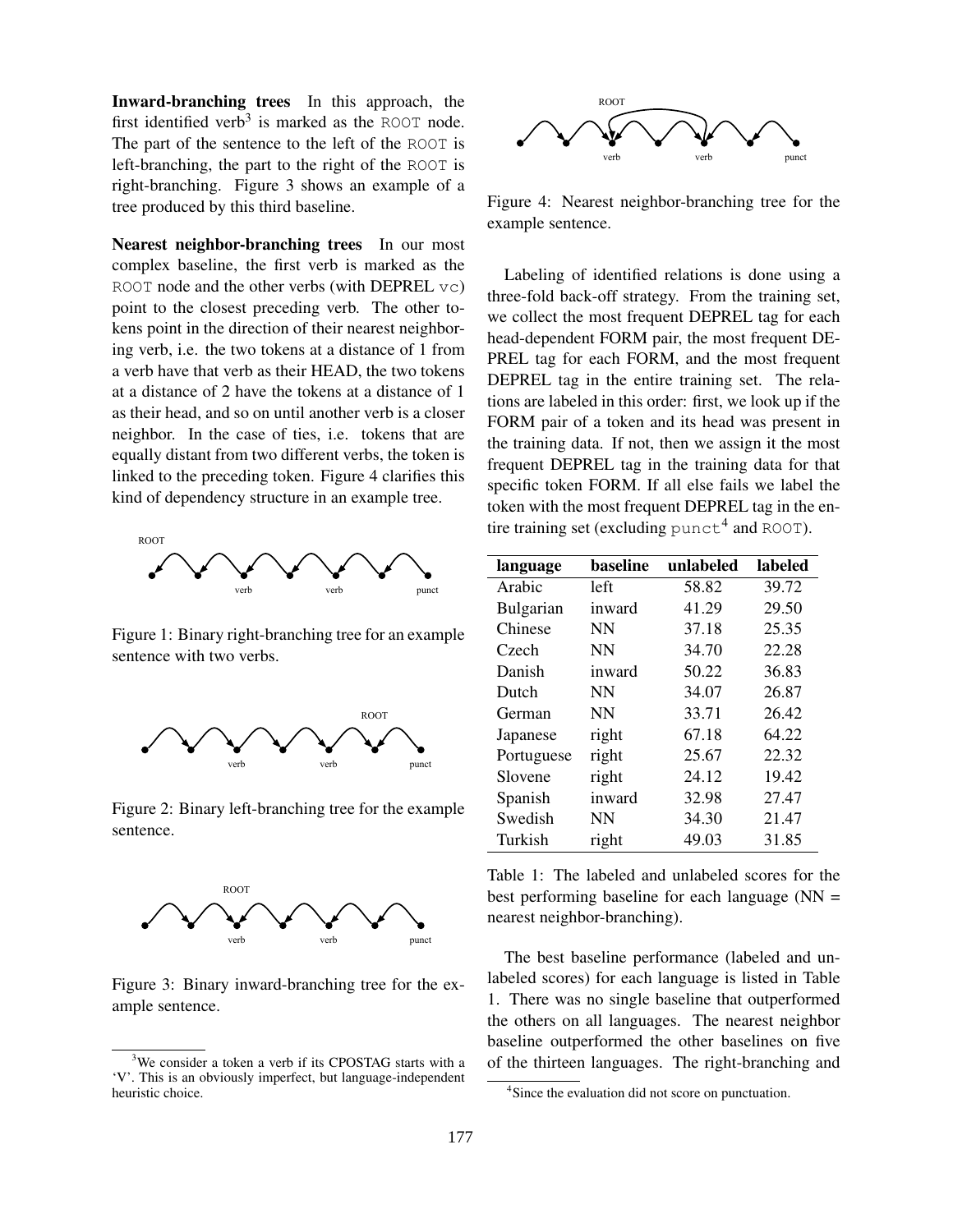inward-branching baselines were optimal on four and three languages respectively. The only language where the left-branching trees provide the best performance is Arabic.

## 3 Parsing by inference over high-recall dependency predictions

In our approach to dependency parsing, a machine learning classifier is trained to predict (directed) labeled dependency relations between a head and a dependent. For each token in a sentence, instances are generated where this token is a potential dependent of each of the other tokens in the sentence<sup>5</sup>. The label that is predicted for each classification case serves two different purposes at once: 1) it signals whether the token is a dependent of the designated head token, and 2) if the instance does in fact correspond to a dependency relation in the resulting parse of the input sentence, it specifies the type of this relation, as well.

The features we used for encoding instances for this classification task correspond to a rather simple description of the head-dependent pair to be classified. For both the potential head and dependent, there are features encoding a 2-1-2 window of words and part-of-speech tags<sup>6</sup>; in addition, there are two spatial features: a relative position feature, encoding whether the dependent is located to the left or to the right of its potential head, and a distance feature that expresses the number of tokens between the dependent and its head.

One issue that may arise when considering each potential dependency relation as a separate classification case is that inconsistent trees are produced. For example, a token may be predicted to be a dependent of more than one head. To recover a valid dependency tree from the separate dependency predictions, a simple inference procedure is performed. Consider a token for which the dependency relation is to be predicted. For this token, a number of classification cases have been processed, each of them

indicating whether and if so how the token is related to one of the other tokens in the sentence. Some of these predictions may be negative, i.e. the token is not a dependent of a certain other token in the sentence, others may be positive, suggesting the token is a dependent of some other token.

If all classifications are negative, the token is assumed to have no head, and consequently no dependency relation is added to the tree for this token; the node in the dependency tree corresponding to this token will then be an isolated one. If one of the classifications is non-negative, suggesting a dependency relation between this token as a dependent and some other token as a head, this dependency relation is added to the tree. Finally, there is the case in which more than one prediction is non-negative. By definition, at most one of these predictions can be correct; therefore, only one dependency relation should be added to the tree. To select the most-likely candidate from the predicted dependency relations, the candidates are ranked according to the classification confidence of the base classifier that predicted them, and the highest-ranked candidate is selected for insertion into the tree.

For our base classifier we used a memory-based learner as implemented by TiMBL (Daelemans et al., 2004). In memory-based learning, a machine learning method based on the nearest-neighbor rule, the class for a given test instance is predicted by performing weighted voting over the class labels of a certain number of most-similar training instances. As a simple measure of confidence for such a prediction, we divide the weight assigned to the majority class by the total weight assigned to all classes. Though this confidence measure is a rather ad-hoc one, which should certainly not be confused with any kind of probability, it tends to work quite well in practice, and arguably did so in the context of this study. The parameters of the memory-based learner have been optimized for accuracy separately for each language on training and development data sampled internally from the training set.

The base classifier in our parser is faced with a classification task with a highly skewed class distribution, i.e. instances that correspond to a dependency relation are largely outnumbered by those that do not. In practice, such a huge number of negative instances usually results in classifiers that tend

 $5T<sub>0</sub>$  prevent explosion of the number of classification cases to be considered for a sentence, we restrict the maximum distance between a token and its potential head. For each language, we selected this distance so that, on the training data, 95% of the dependency relations is covered.

 $6$ More specifically, we used the part-of-speech tags from the POSTAG column of the shared task data files.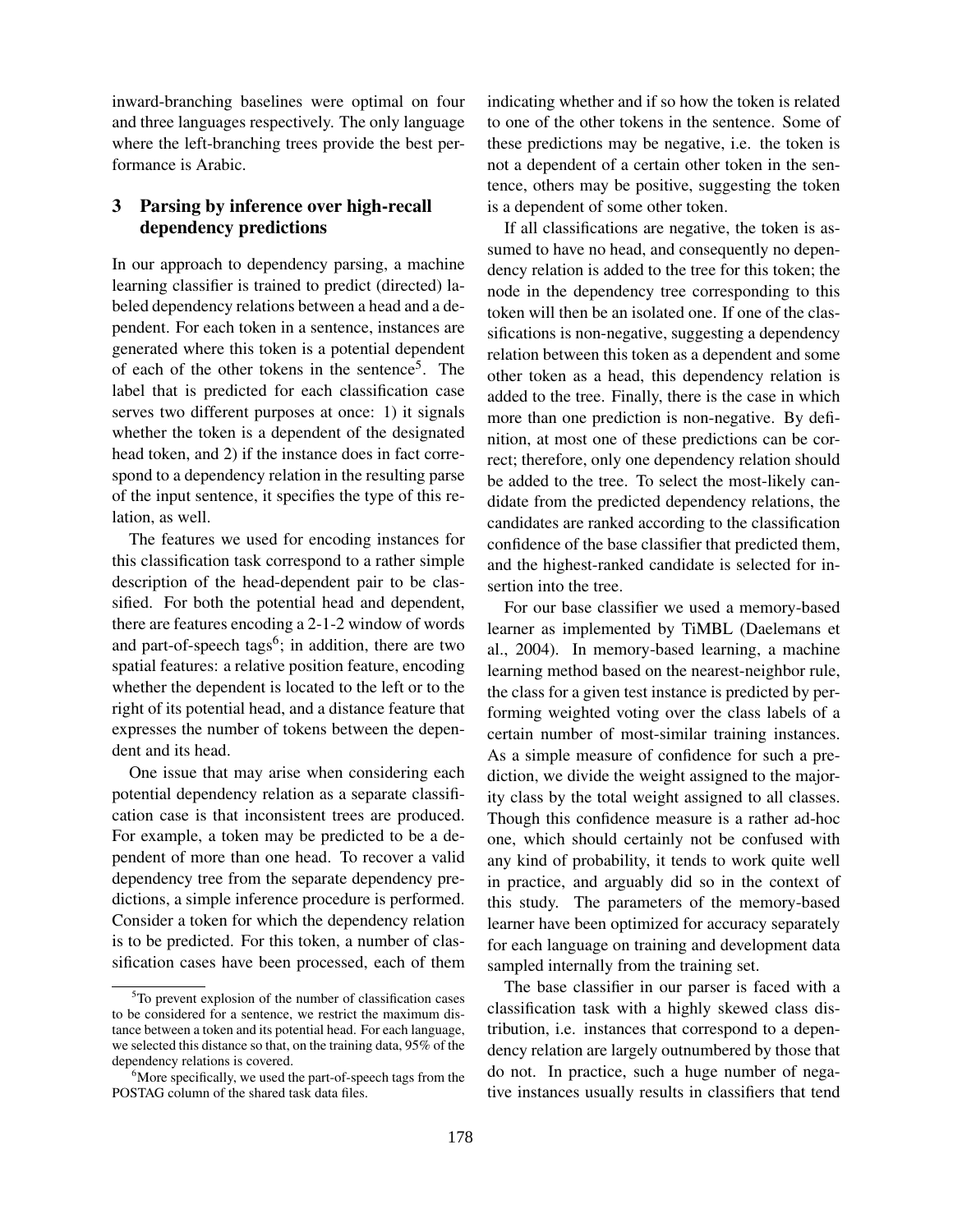to predict fairly conservatively, resulting in high precision, but low recall. In the approach introduced above, however, it is better to have high recall, even at the cost of precision, than to have high precision at the cost of recall. A missed relation by the base classifier can never be recovered by the inference procedure; however, due to the constraint that each token can only be a dependent of one head, excessive prediction of dependency relations can still be corrected by the inference procedure. An effective method for increasing the recall of a classifier is down-sampling of the training data. In down-sampling, instances belonging to the majority class (in this case the negative class) are removed from the training data, so as to obtain a more balanced distribution of negative and non-negative instances.

Figure 5 shows the effect of systematically removing an increasingly larger part of the negative instances from the training data. First of all, the figure confirms that down-sampling helps to improve recall, though it does so at the cost of precision. More importantly however, it also illustrates that this improved recall is beneficial for the performance of the dependency parser. The shape of the performance curve of the dependency parser closely follows that of the recall. Remarkably, parsing performance continues to improve with increasingly stronger downsampling, even though precision drops considerably as a result of this. This shows that the confidence of the classifier for a certain prediction is a sufficiently reliable indication of the quality of that prediction for fixing the over-prediction of dependency relations. Only when the number of negative training instances is reduced to equal the number of positive instances, the performance of the parser is negatively affected. Based on a quick evaluation of various down-sampling ratios on a 90%-10% train-test split of the Dutch training data, we decided to downsample the training data for all languages with a ratio of two negative instances for each positive one.

Table 2 lists the unlabeled and labeled attachment scores of the resulting system for all thirteen languages.

### 4 Cascaded dependency parsing

One of the alternative strategies explored by us was modeling the parsing process as a cascaded pair of



Figure 5: The effect of down-sampling on precision and recall of the base classifier, and on labeled accuracy of the dependency parser. The x-axis refers to the number of negative instances for each positive instance in the training data. Training and testing was performed on a 90%-10% split of the Dutch training data.

basic learners. This approach is similar to Yamada and Matsumoto (2003) but we only use their Left and Right reduction operators, not Shift. In the first phase, each learner predicted dependencies between neighboring words. Dependent words were removed and the remaining words were sent to the learners for further rounds of processing until all words but one had been assigned a head. Whenever crossing links prevented further assignments of heads to words, the learner removed the remaining word requiring the longest dependency link. When the first phase was finished another learner assigned labels to pairs of words present in dependency links.

Unlike in related earlier work (Tjong Kim Sang, 2002), we were unable to compare many different learner configurations. We used two different training files for the first phase: one for predicting the dependency links between adjacent words and one for predicting all other links. As a learner, we used TiMBL with its default parameters. We evaluated different feature sets and ended up with using words, lemmas, POS tags and an extra pair of features with the POS tags of the children of the focus word. With this configuration, this cascaded approach achieved a labeled score of 62.99 on the Dutch test data compared to 74.59 achieved by our main approach.